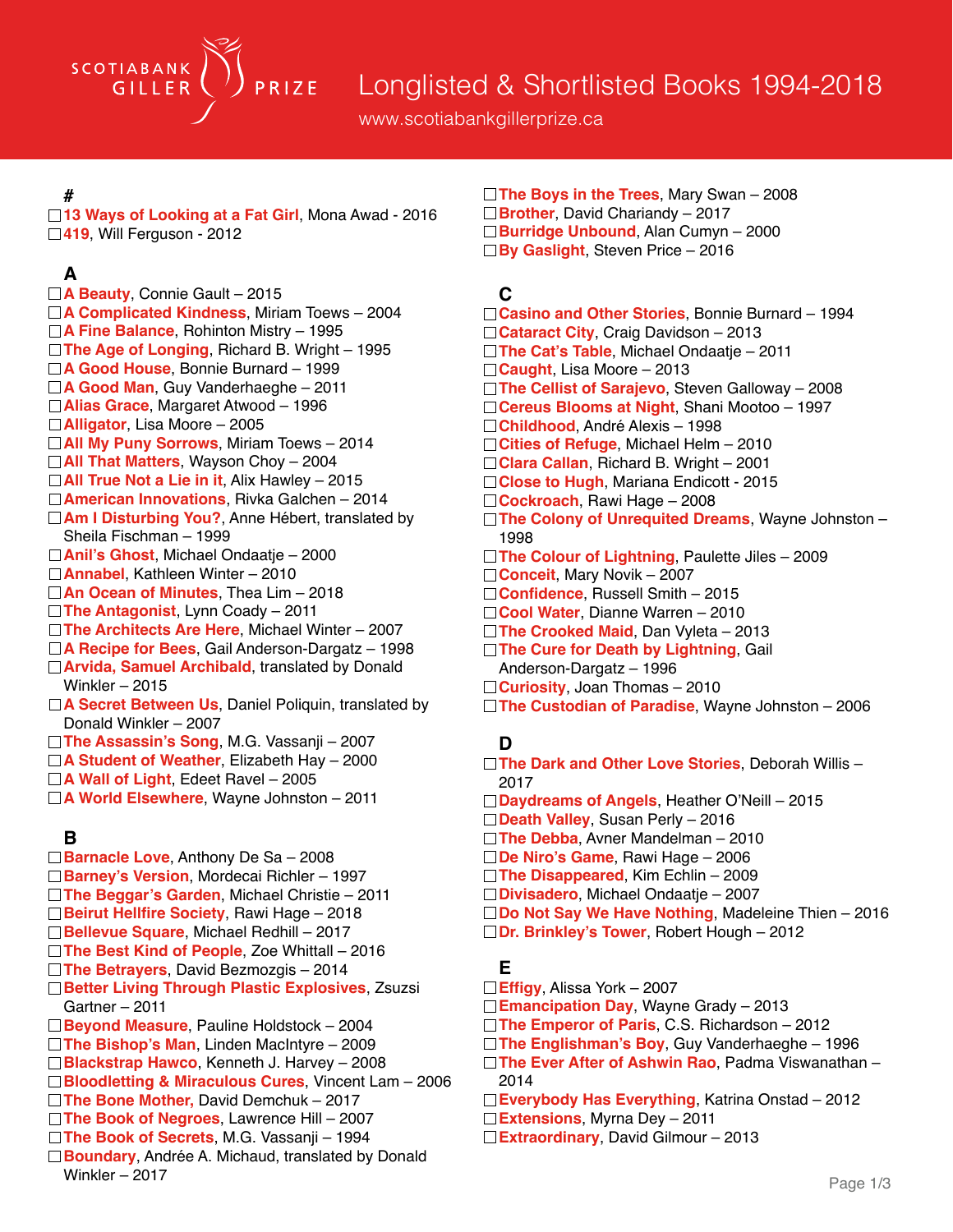# Longlisted & Shortlisted Books 1994-2018

www.scotiabankgillerprize.ca

#### **F**

SCOTIABANK

GILLER

**The Factory Voice**, Jeanette Lynes – 2009 **Fall**, Colin McAdam – 2009 **Fall on Your Knees**, Ann-Marie MacDonald – 1996 **The Famished Lover**, Alan Cumyn – 2006 **Fifteen Dogs**, André Alexis – 2015 **The Free World**, David Bezmozgis – 2011 **French Exit**, Patrick deWitt – 2018 **The Friends of Meager Fortune**, David Adams Richards – 2006

PRIZE

- **Fugitive Pieces**, Anne Michaels 1996
- **Funny Boy**, Shyam Selvadurai 1994

#### **G**

- **Galveston**, Paul Quarrington 2004
- **The Garneau Block**, Todd Babiak 2006
- **The Girl Who Was Saturday Night**, Heather O'Neill 2014
- **Going Home Again**, Dennis Bock 2013
- **The Golden Mean**, Annabel Lyon 2009
- □ Good to a Fault, Marina Endicott 2008
- **Governor of the Northern Province**, Randy Boyagoda – 2006

#### **H**

- **Half-Blood Blues**, Esi Edugyan 2011
- **The Healer**, Greg Hollingshead 1998
- **The Heart Specialist**, Claire Holden Rothman 2009
- **Hellgoing**, Lynn Coady 2013
- **Helpless**, Barbara Gowdy 2007
- **Home Schooling**, Carol Windley 2006
- **The Hour of Bad Decisions**, Russell Wangersky 2006 **How to Get Along With Women**, Elisabeth de Mariaffi –
	- 2013

#### **I**

- **I Am A Truck**, Michelle Winters 2017
- **If I Fall, I Die**, Michael Christie 2015
- **The Immaculate Conception**, Gaétan Soucy, translated by Lazer Lederhendler – 2006
- **The Imperfectionists**, Tom Rachman 2010
- **The Imposter Bride**, Nancy Richler 2012
- □ The In-Between World of Vikram Lall, M.G. Vassanji 2003
- **The Incident Report**, Martha Baillie 2009
- **Inside**, Alix Ohlin 2012
- **Inside**, Kenneth J. Harvey 2006
- **Into the Heart of the Country**, Pauline Holdstock 2011
- **The Island Walkers**, John Bemrose 2003

# **J**

**Jonny Appleseed**, Joshua Whitehead – 2018 **JPod**, Douglas Coupland – 2006

## **K**

**Kilter. 55 Fictions**, John Gould – 2003

## **L**

**Larry's Party**, Carol Shields – 1997 **Late Nights on Air**, Elizabeth Hay – 2007 **Lauchlin of the Bad Heart**, D.R. MacDonald – 2007 **Lemon**, Cordelia Strube – 2010 **Light Lifting**, Alexander MacLeod – 2010 **Like This**, Leo McKay Jr. – 1995 **The Little Shadows**, Marina Endicott – 2011 **The Lost Highway**, David Adams Richards – 2008 **The Love of a Good Woman**, Alice Munro – 1998 **Luck**, Joan Barfoot – 2005

#### **M**

**The Mark of the Angel**, Nancy Huston – 1999 **Martin John**, Anakana Schofield – 2015 **Martin Sloane**, Michael Redhill – 2001 **The Matter With Morris**, David Bergen – 2010 **The Meagre Tarmac**, Clark Blaise – 2011 **Mercy Among the Children**, David Adams Richards – 2000 **Minds of Winter**, Ed O'Loughlin – 2017 **Minister Without Portfolio**, Michael Winter – 2013 **Mister Sandman**, Barbara Gowdy – 1995 **The Mistress of Nothing**, Kate Pullinger – 2009 **Monkey Beach**, Eden Robinson – 2000 **Monoceros**, Suzette Mayr – 2011 **More**, Austin Clarke – 2008 **Motherhood**, Sheila Heti – 2018 **Mount Appetite**, Bill Gaston – 2002 **Moving Forward Sideways Like a Crab**, Shani Mootoo - 2014 **The Museum of Love**, Steve Weiner – 1994 **My Life Among the Apes**, Cary Fagan – 2012 **My October**, Claire Holden Rothman - 2014

### **NN**

**The Navigator of New York**, Wayne Johnston – 2002 **Next Year for Sure**, Zoey Leigh Peterson - 2017

## **O**

- **October**, Richard B. Wright 2007
- □ October 1970, Louis Hamelin, translated by Wayne Grady – 2013